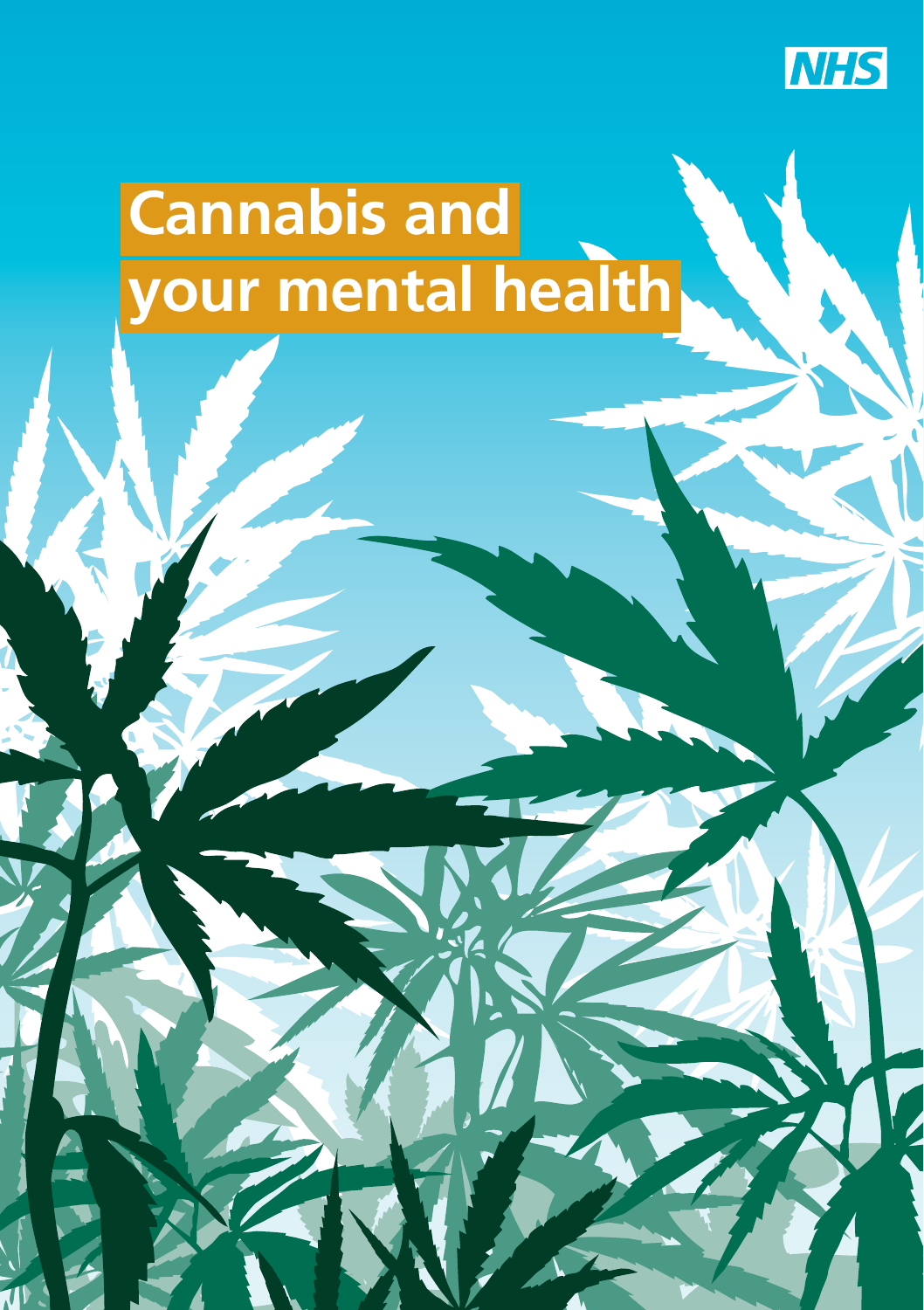This leaflet is about how cannabis can affect your mental health.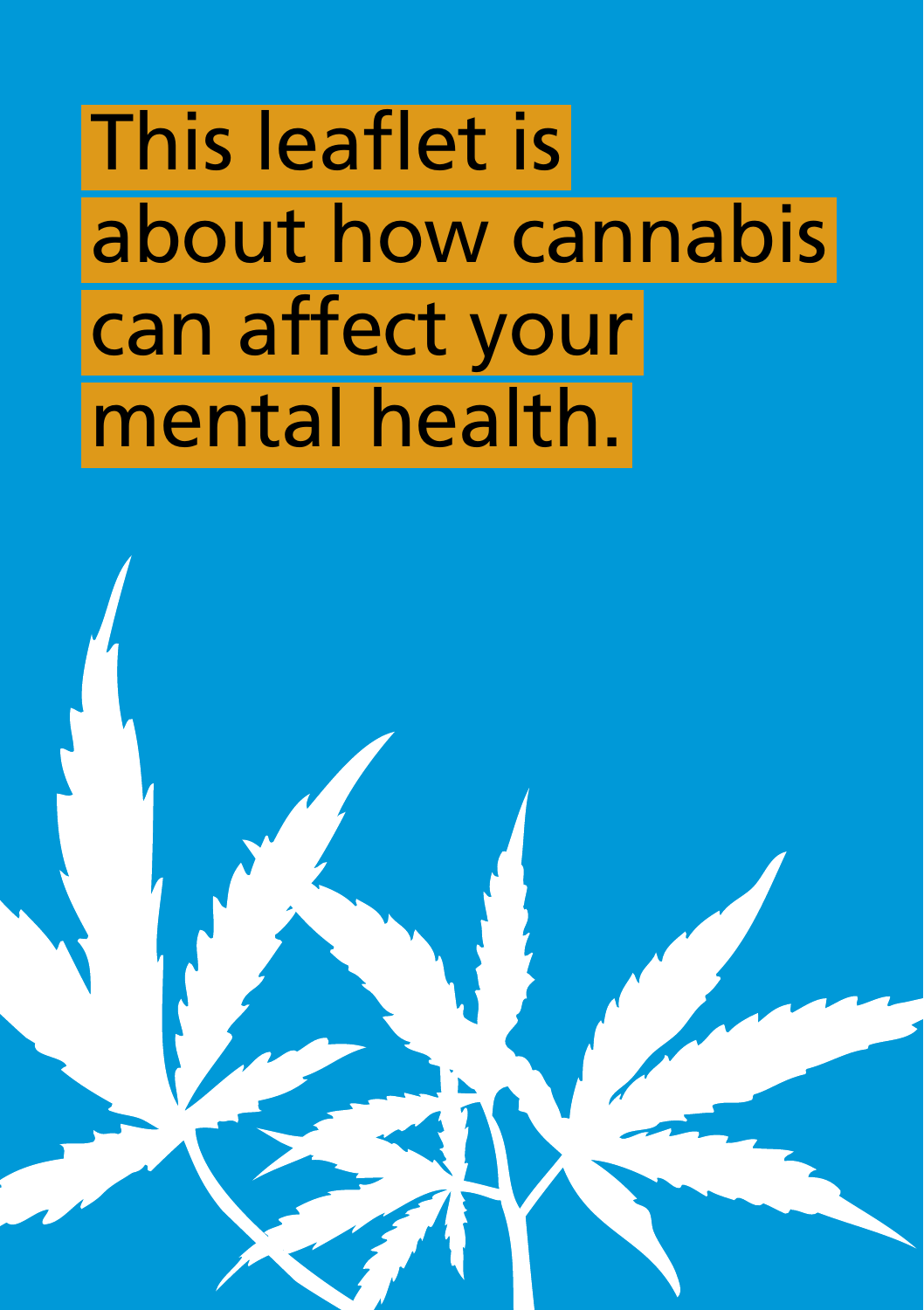### Make an informed decision

People use cannabis for all kinds of reasons – to get high, for something to do with mates, or to help calm down in stressful situations.

But as well as the effects people use it for, it can also have side effects. It can make you feel sick or panicky – and some people even suffer psychotic symptoms.

These sorts of side effects can happen to anyone. But if you have mental health problems, the side effects of cannabis can be worse than they are for most other people.

And if you're trying to get on with your life and deal with your mental health problems, using cannabis can actually stand in your way.

 **It's important to know how cannabis can affect you, so you can make an informed decision about using it.**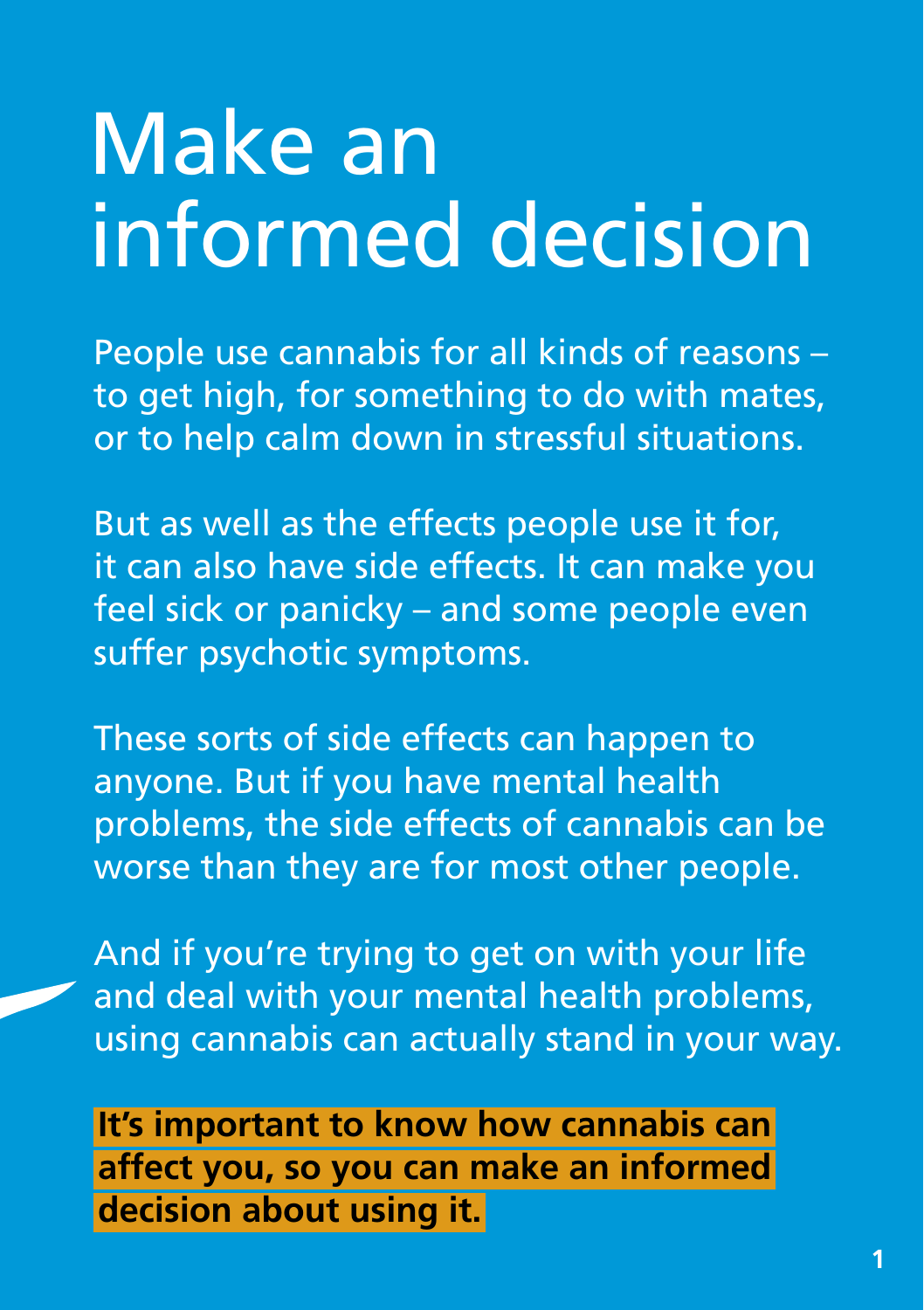### How cannabis affects you

**When you use cannabis, the active chemical in the drug attaches itself to nerves in your brain. This causes an intense release of chemicals from the nerves, and it's the effects of these chemicals that make you feel relaxed or happy, anxious or paranoid.**

If you have mental health problems, the nerves and chemicals in your brain are often not working in balance and this can contribute to the symptoms of mental illness.

So adding cannabis chemicals to your brain when you have mental health problems will probably make those problems worse. And your treatment – which is trying to stabilise things – will often not work so well. In some talking or counselling therapies, covering up feelings with drugs can also get in the way.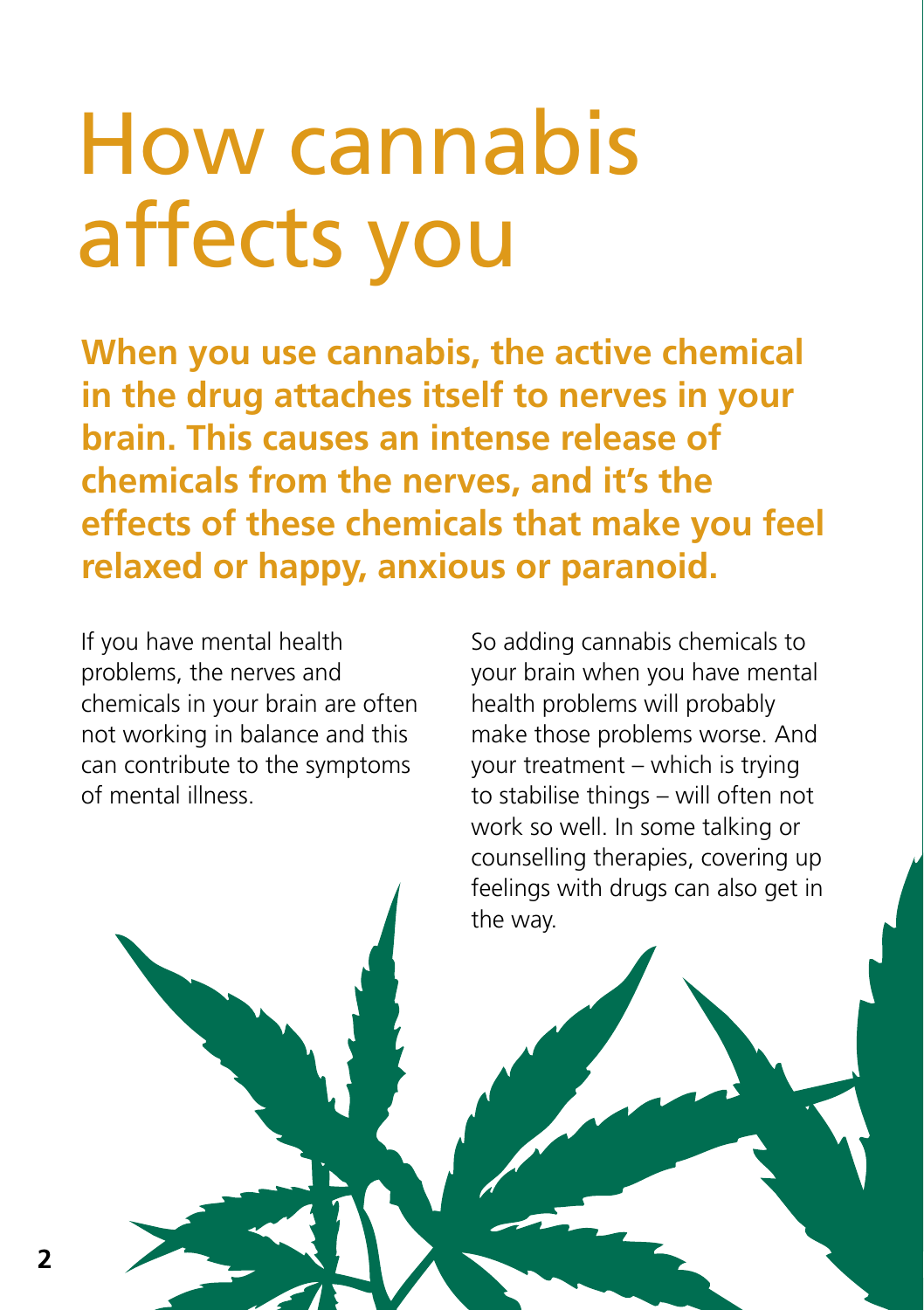There is very clear medical evidence that for some people cannabis can:

- > make a wide range of symptoms worse, including anxiety, sleeping badly, mood problems such as depression, paranoia and hallucinations;
- > worsen voices, if you hear them;
- > make you feel more tired and uninterested in things;
- > make it more likely that your illness could relapse earlier and more frequently, partly because of having more severe symptoms;
- > make your mental health medication work less well;
- > make you more likely to stop using your medication, partly because it will seem like it's not working; and
- > because of some or all of these, make you less likely to recover fully.

If you use stronger types of cannabis like skunk or 'home-grown' types, all these side effects could be more serious.

You can find out more about how cannabis affects the brain – and the links between cannabis and mental health problems – at **www.csip.org.uk/ mentalhealthandcannabis**

 **Using cannabis may increase the risk of developing a mental health problem, including schizophrenia.**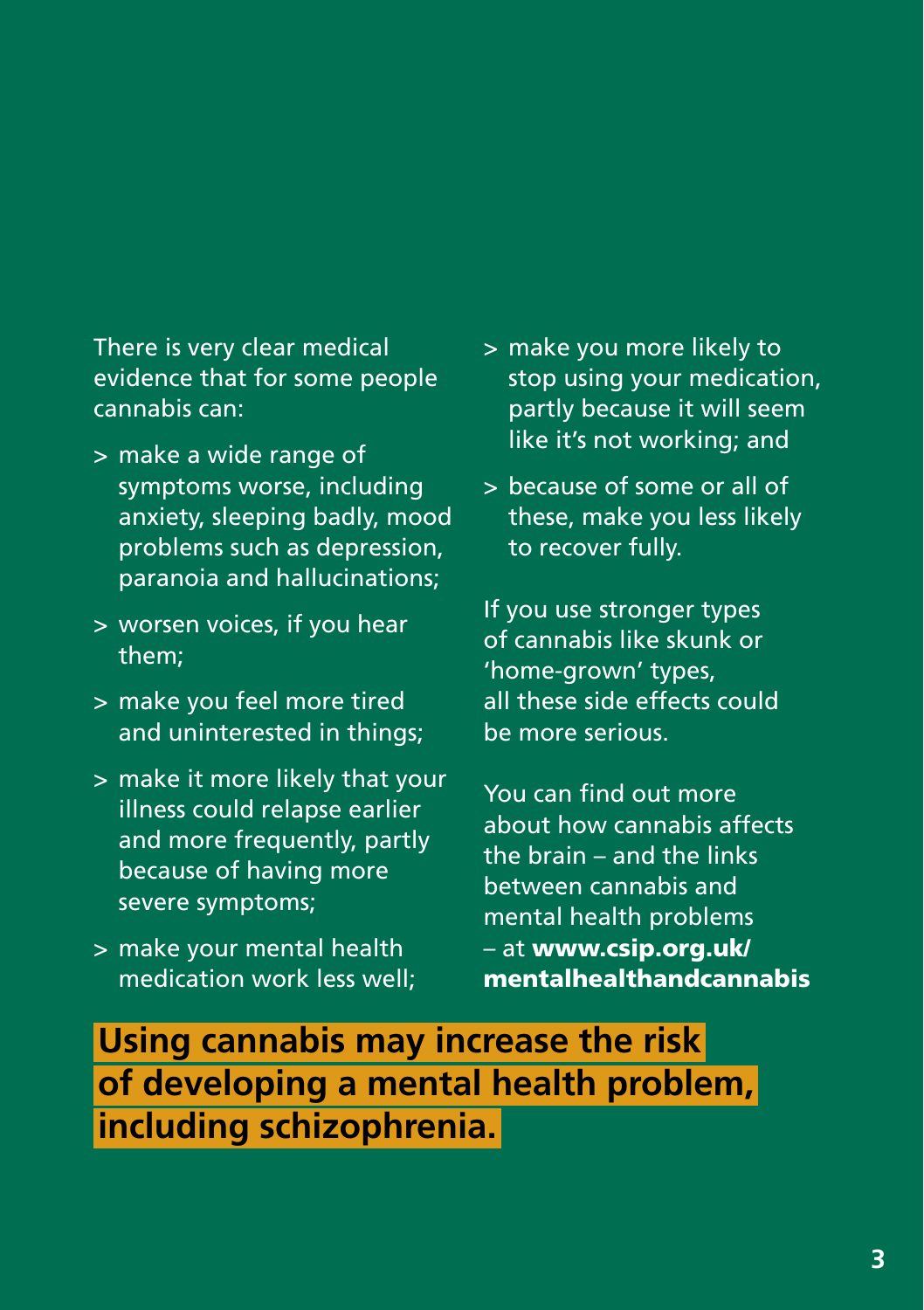### Can cannabis help you cope?

**Some people with mental health problems fi nd that cannabis seems to make them feel slightly better for a while. For example, it might calm them down, make them feel less stressed or make the voices some people experience seem less troublesome for a time.**

But cannabis cannot provide proper, long-term relief from your symptoms. After any short-term benefits wear off. your mental health could then get worse.

Cannabis can also stop you managing your symptoms as well as you might. And it can reduce the effectiveness of your medication.

 In fact, rather than helping with your mental health problems, by using cannabis you'll probably make yourself feel bad for longer.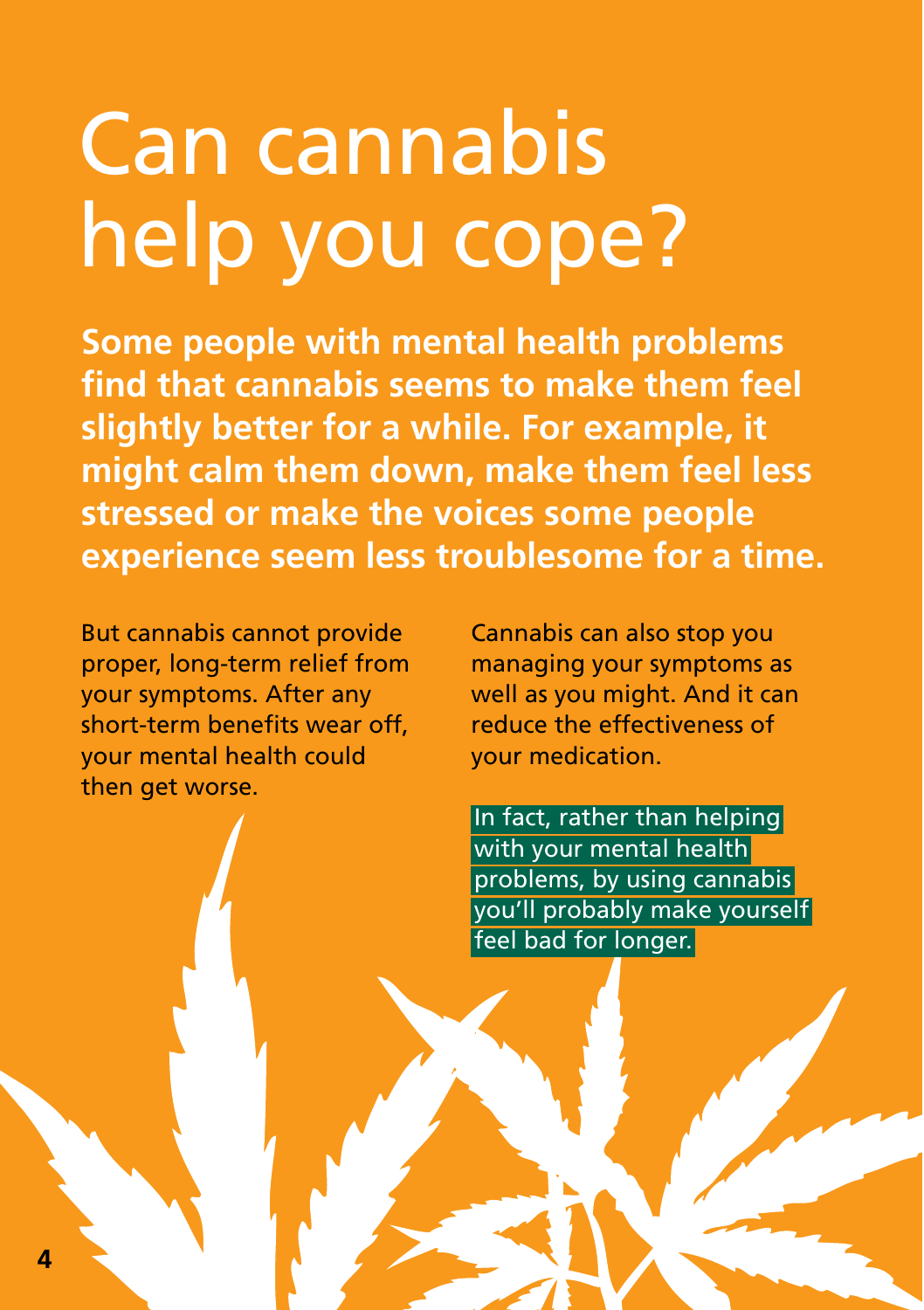# My story

#### **Nick is a 20-year-old who has recovered from a three-year mental illness.**

'When my mental health worker first told me cannabis was bad for my mental health, I didn't believe him – all my friends smoked it and they never had any problems.

'I didn't think my doctors really understood me: I was taking the medication and doing what they told me to, but I still didn't feel right – I still got all the symptoms of my mental illness.

'When we made a chart of my progress over 18 months, you could see that every time I had to be admitted to hospital was after I'd been smoking a lot of weed.

'So I started cutting down and in the end I completely stopped using cannabis. It was hard, and I even had to stop seeing some of the mates I used to smoke with, which was really tough.

'But stopping really helped me recover: now I've got a full-time job and I feel a lot better. I honestly don't reckon I'd feel like I do now if I hadn't stopped smoking cannabis.'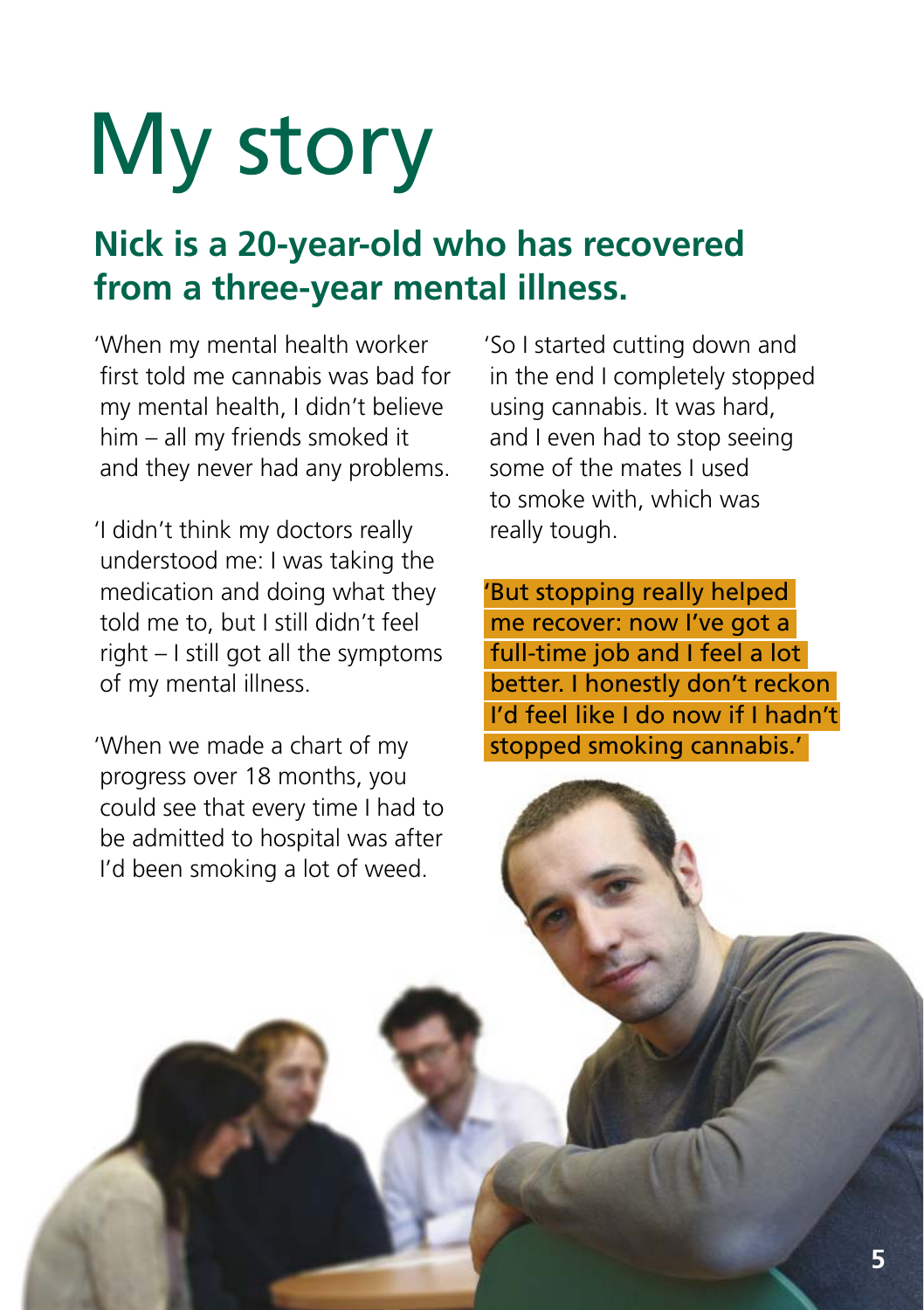## Cannabis and your general health

### **Cannabis can affect more than your mental health.**

Some people become dependent on cannabis so that it can be hard for them to stop using it without a lot of will power or some additional help or support.

 Cannabis smoke can be harmful in itself, and with long-term use you're more likely to get illnesses like bronchitis and cancer. If you are smoking cannabis mixed with tobacco, you'll also have to deal with all of the problems associated with cigarette smoking.

Using a lot of cannabis can make you too tired to see friends or can cause you trouble at college, at work or in your relationships. And it can be an expensive habit to keep up.

Finally, don't forget that cannabis is illegal.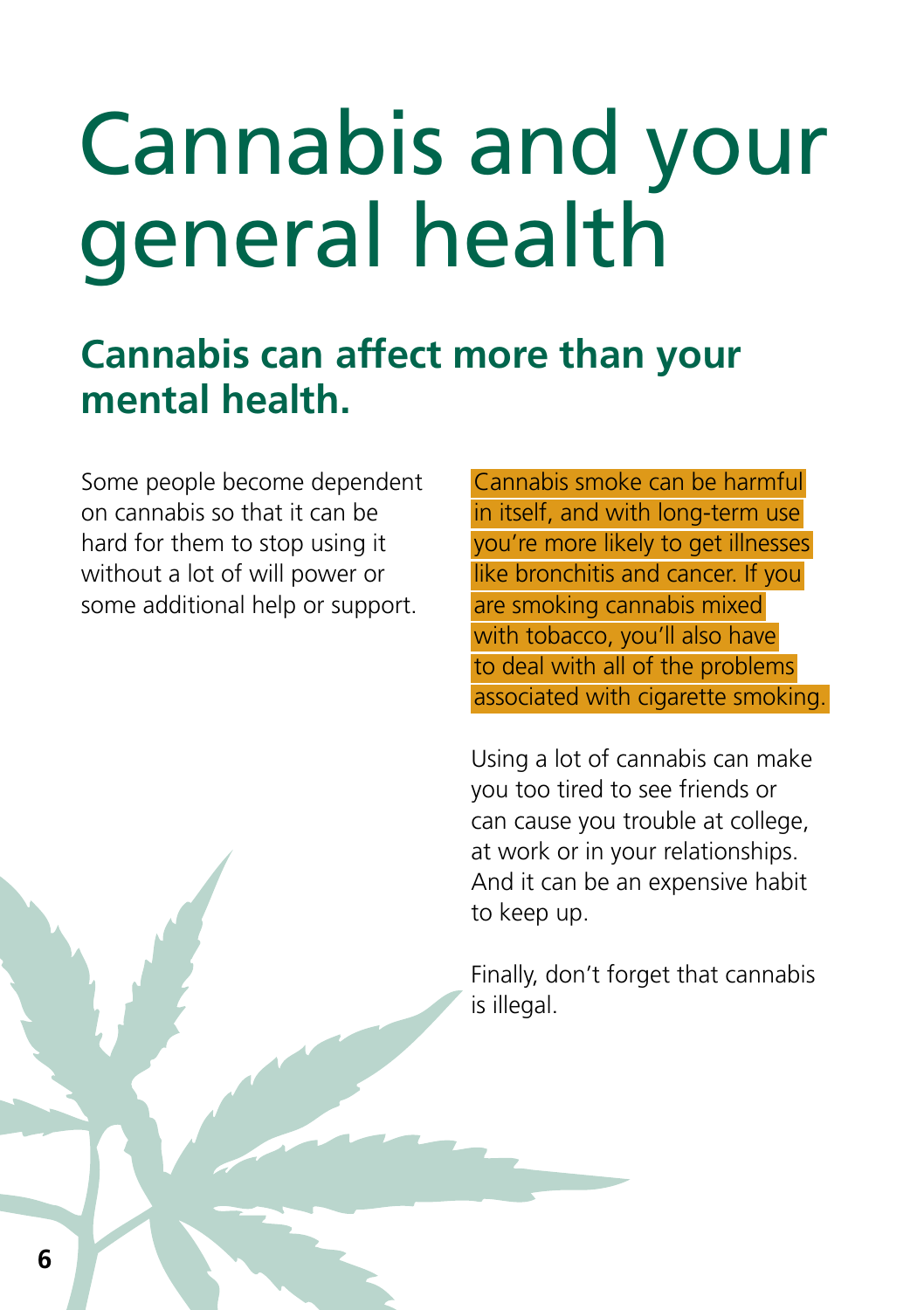### So what can you do?

**If you think that using cannabis might be affecting your mental health, the fi rst thing you can do is speak to someone about it.**

Don't be afraid to talk to your doctor, nurse, drug worker, social worker or care co-ordinator – or your friends and family.

Decide whether you want to try to cut down or stop using cannabis. Try giving it a go  $-$  you might find it's not too difficult for you. **Stick with it and keep trying**. A healthcare worker might be able to give you advice and leaflets to help.

Even if you find it hard to stop completely, there are things you can do that will be likely to help you. For example:

- > try smoking fewer spliffs or put less cannabis in them;
- > be particularly careful with 'skunk' or stronger types of cannabis;
- > try to find other ways of dealing with stress and anxiety; and
- > stick with your prescribed medication.

**If you decide you want to keep using cannabis, talk to the mental health professional supporting your care so you can find out fully what effects it will have on your medication and your mental health problems.**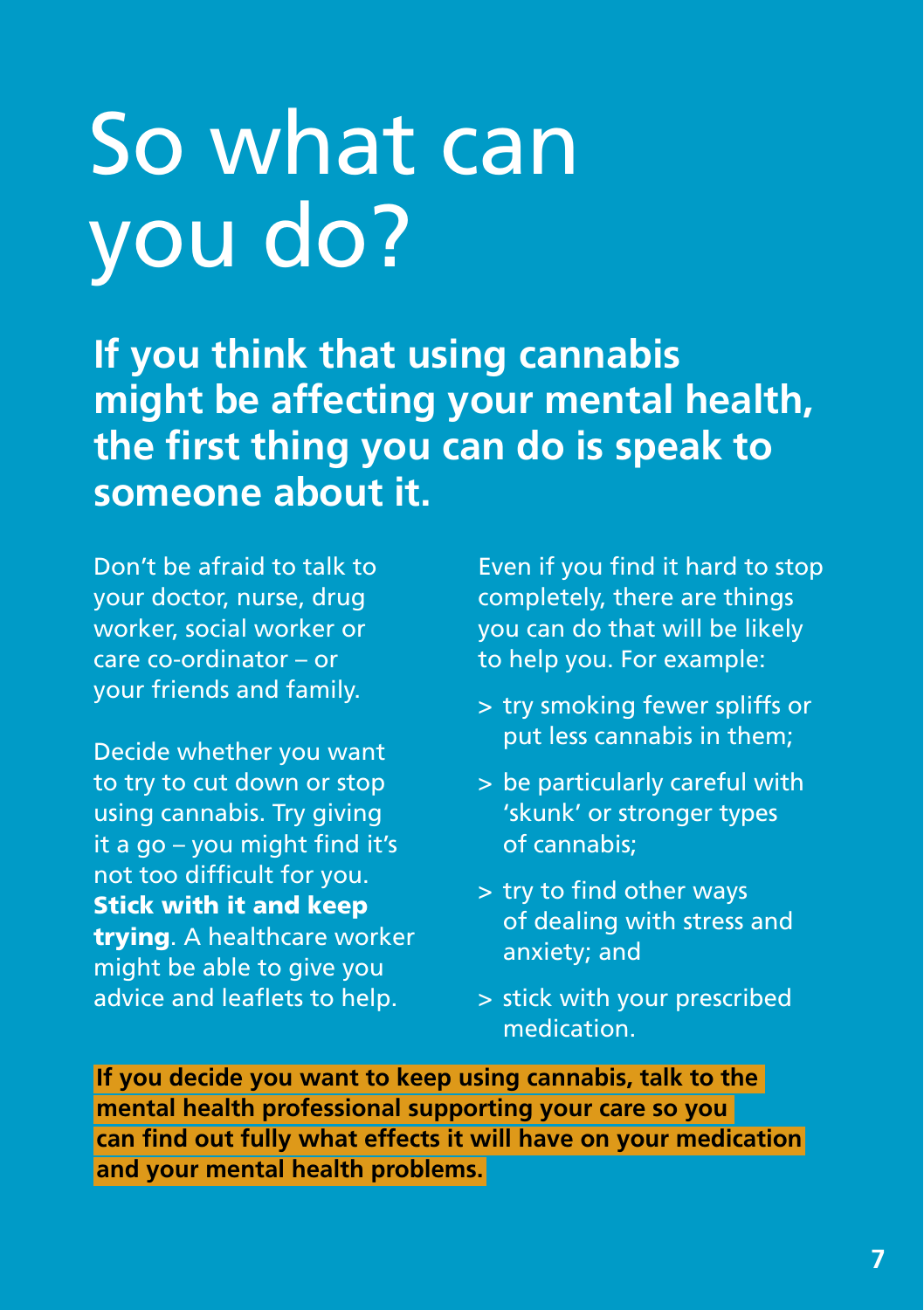### Find out more

**To find out more about cannabis and how it affects your mental health, you will need to talk to a doctor, nurse, social worker or care co-ordinator.**

If there's not a health professional you normally talk to, you can call NHS Direct on **0845 46 47\***.

You can also visit NHS Direct Online at **www.nhsdirect.nhs.uk**  or NHS Direct Interactive on digital satellite TV (just press the interactive button on your remote control).

For friendly, confidential information and advice about all drugs, including cannabis, call FRANK on **0800 77 66 00** or visit **www.talktofrank.com** . FRANK is free from a landline and some mobiles. You can use the internet free at most local libraries.

You can also get help at **www.knowcannabis.org.uk**, where you can find out more about the effects of cannabis

and how to go about cutting down and stopping using it.

If you are discussing your plans with a mental health professional supporting your care, you may find they already have copies of other leaflets that can help.

You can also get *Cannabis – Too much too often?* the FRANK guide to cutting down and stopping using cannabis, by calling **08701 555 455** and asking for product '266823TMTO'. We won't tell anyone about your call and we'll send you the leaflet in a plain envelope.

You can find out more about the research into the links between cannabis and mental health problems at **www.csip.org.uk/ mentalhealthandcannabis**

\* Calls to NHS Direct cost a maximum of 4 pence per minute from a BT landline. Costs from mobiles and other networks may vary. Your service provider may charge a minimum cost per call. For patients' safety, calls to NHS Direct are recorded.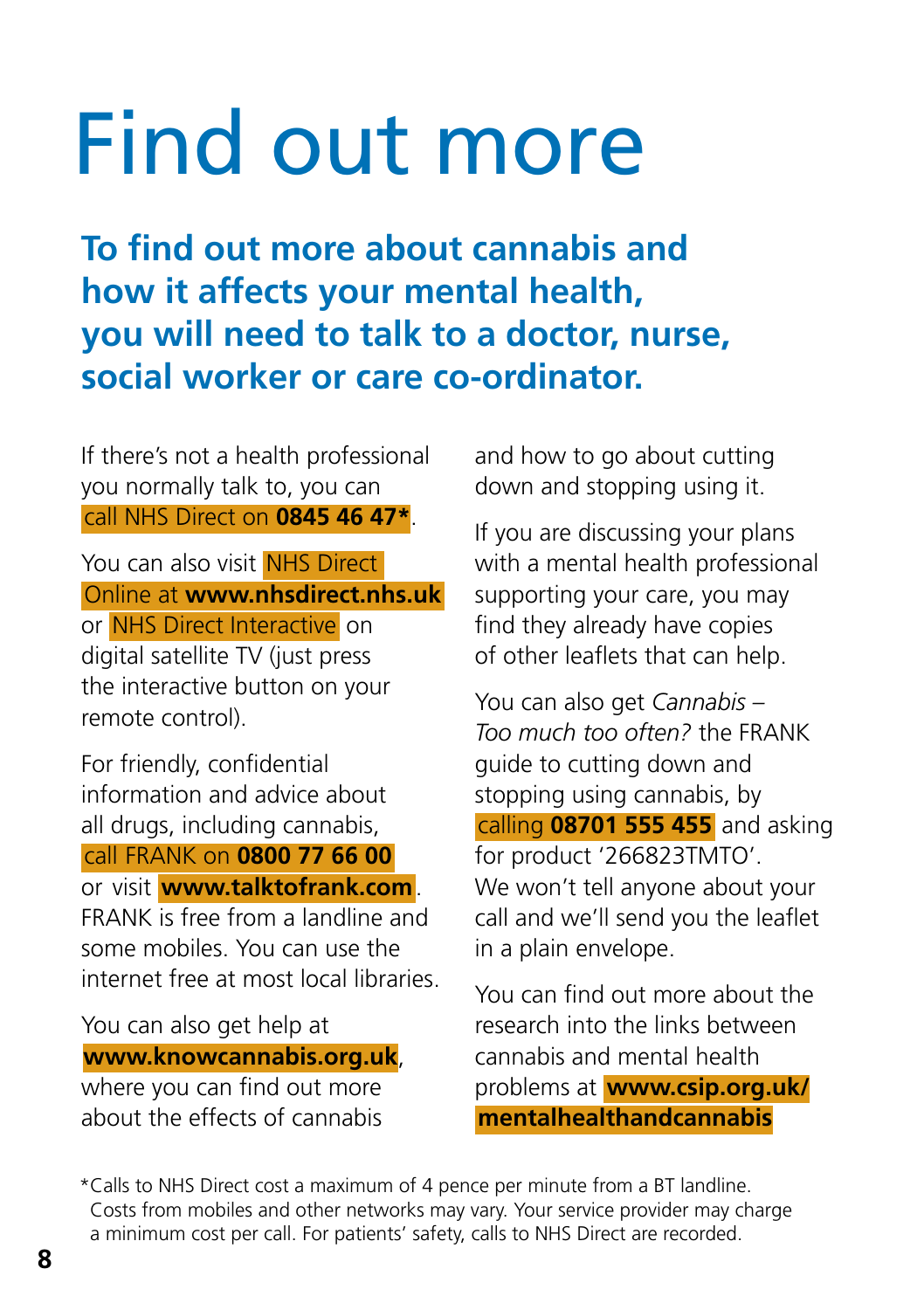**' The doctors told me to try smoking less – just to see if it helped. It's a lot easier to say that than do it. But I've tried and, if I'm honest, it's made a difference.**

**'I still smoke, and when things get bad I still end up smoking a lot. But at least now I know that the less cannabis I use, the better I feel in the long run.' Vikki, 23**